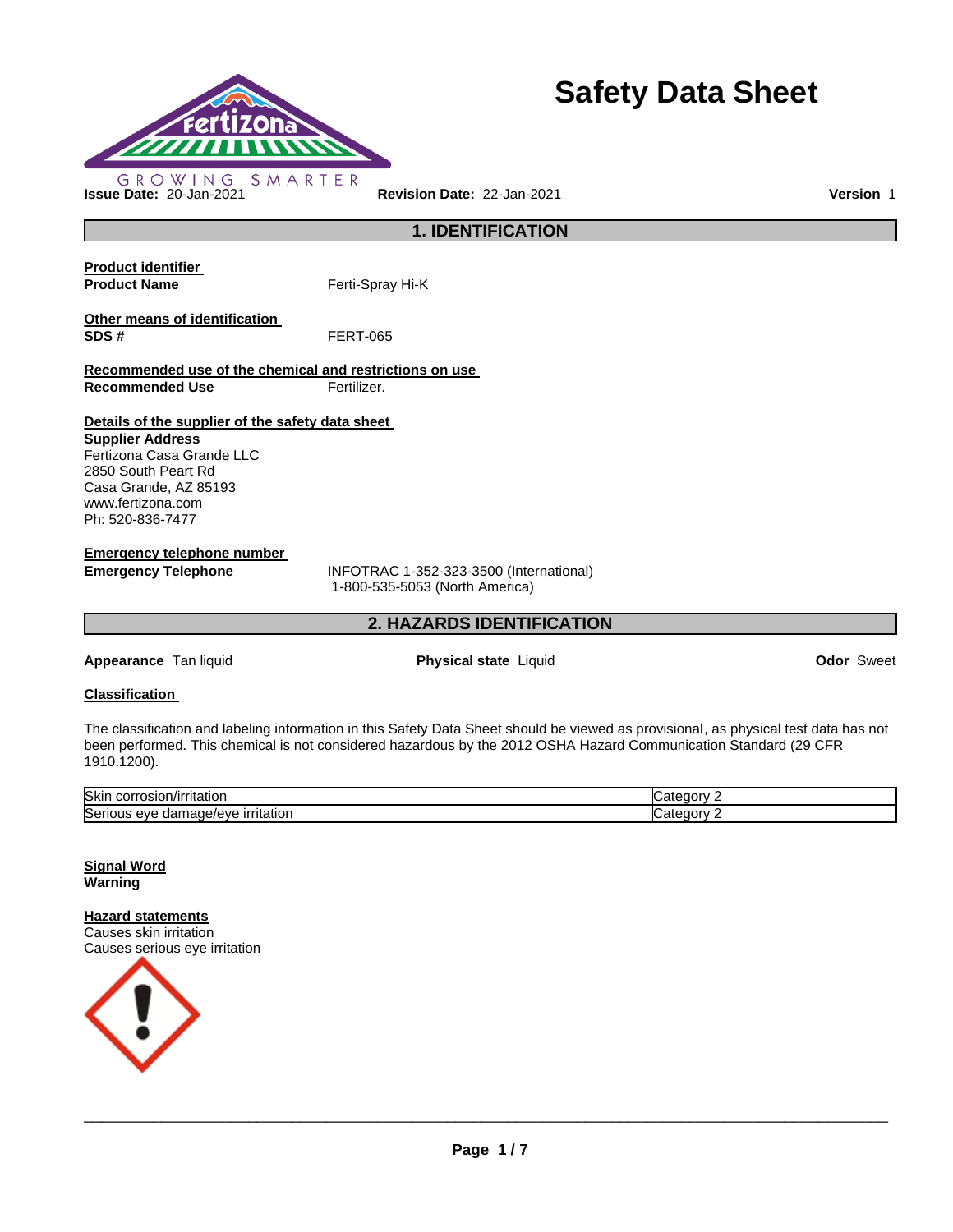# **Precautionary Statements - Prevention**

Wash face, hands and any exposed skin thoroughly after handling Wear protective gloves/protective clothing/eye protection/face protection

#### **Precautionary Statements - Response**

IF IN EYES: Rinse cautiously with water for several minutes. Remove contact lenses, if present and easy to do. Continue rinsing If eye irritation persists: Get medical advice/attention IF ON SKIN: Wash with plenty of water and soap Take off contaminated clothing and wash before reuse If skin irritation occurs: Get medical advice/attention

\_\_\_\_\_\_\_\_\_\_\_\_\_\_\_\_\_\_\_\_\_\_\_\_\_\_\_\_\_\_\_\_\_\_\_\_\_\_\_\_\_\_\_\_\_\_\_\_\_\_\_\_\_\_\_\_\_\_\_\_\_\_\_\_\_\_\_\_\_\_\_\_\_\_\_\_\_\_\_\_\_\_\_\_\_\_\_\_\_\_\_\_\_

#### **Unknown Acute Toxicity**

Note: Acute Toxicity classifications / calculations are approximates, due to proprietary ingredient percentages

# **3. COMPOSITION/INFORMATION ON INGREDIENTS**

**Chemical Nature** Please see products label for more info.

| <b>Chemical name</b>                                          | <b>CAS No</b> | Weight-% |
|---------------------------------------------------------------|---------------|----------|
| Proprietary blend of plant nutrients and inert                | Proprietary   | 100      |
| ingredients including: phosphoric acid, potassium<br>phophate |               |          |

\*\*If Chemical Name/CAS No is "proprietary" and/or Weight-% is listed as a range, the specific chemical identity and/or percentage of composition has been withheld as a trade secret.\*\*

# **4. FIRST AID MEASURES**

#### **Description of first aid measures**

| <b>Eve Contact</b>                                                         | Immediately flush with plenty of water. After initial flushing, remove any contact lenses and<br>continue flushing for at least 15 minutes. If eye irritation persists: Get medical<br>advice/attention.          |  |
|----------------------------------------------------------------------------|-------------------------------------------------------------------------------------------------------------------------------------------------------------------------------------------------------------------|--|
| <b>Skin Contact</b>                                                        | Wash off immediately with soap and plenty of water while removing all contaminated<br>clothes and shoes. If skin irritation persists, call a physician.                                                           |  |
| <b>Inhalation</b>                                                          | Remove exposed individual(s) to fresh air for 20 minutes. Consult a physician/poison center<br>if individual's condition declines or if symptoms persist.                                                         |  |
| Ingestion                                                                  | Rinse mouth. Do NOT induce vomiting. Drink 1 or 2 glasses of water. Never give anything<br>by mouth to an unconscious person. Call a poison center or doctor/physician if you feel<br>unwell.                     |  |
| Most important symptoms and effects, both acute and delayed                |                                                                                                                                                                                                                   |  |
| <b>Symptoms</b>                                                            | Causes serious eye irritation. Causes skin irritation. May cause nausea, vomiting, stomach<br>ache, and diarrhea. May be harmful if swallowed. May be harmful in contact with skin. May<br>be harmful if inhaled. |  |
| Indication of any immediate medical attention and special treatment needed |                                                                                                                                                                                                                   |  |
| <b>Notes to Physician</b>                                                  | Treat symptomatically.                                                                                                                                                                                            |  |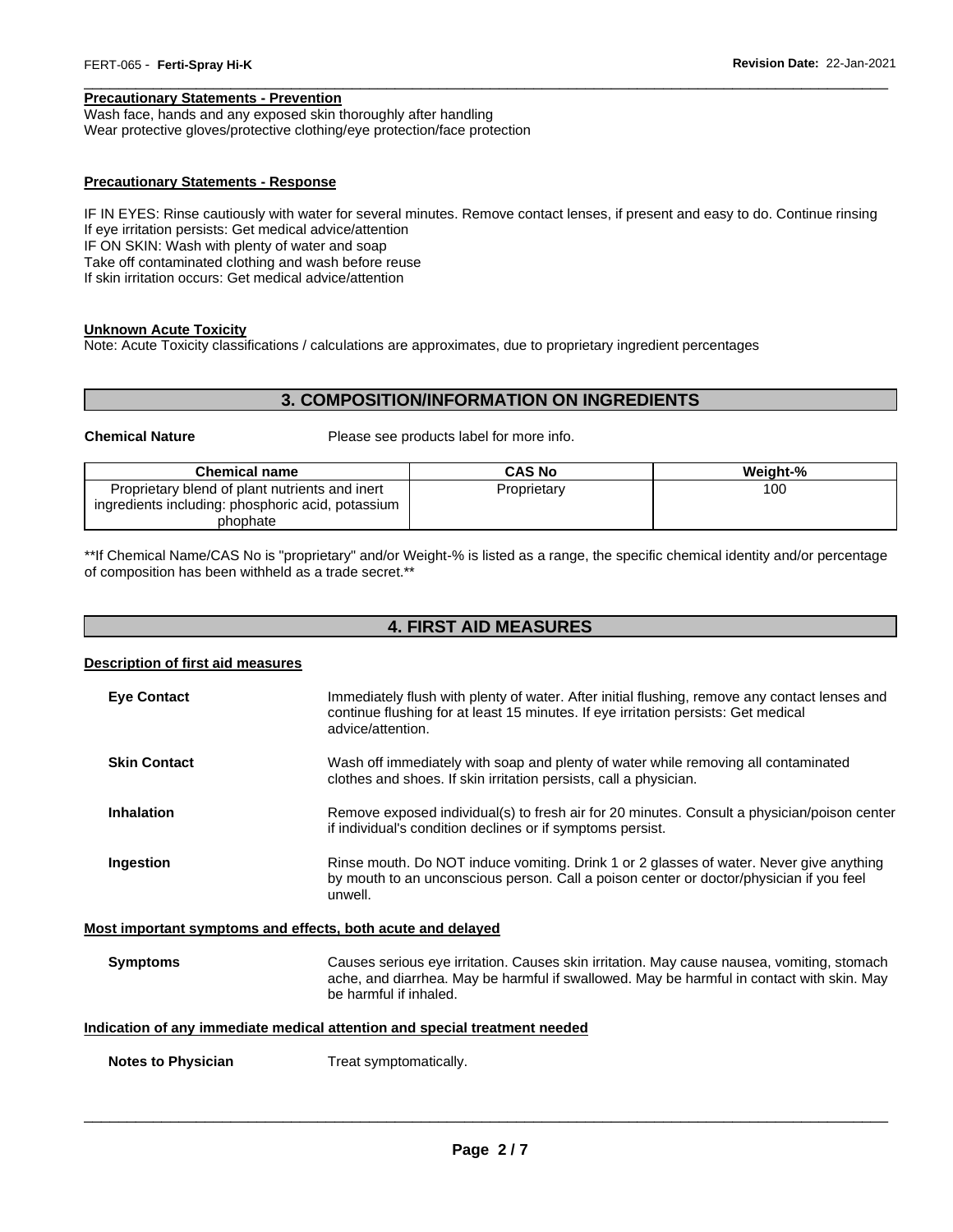# \_\_\_\_\_\_\_\_\_\_\_\_\_\_\_\_\_\_\_\_\_\_\_\_\_\_\_\_\_\_\_\_\_\_\_\_\_\_\_\_\_\_\_\_\_\_\_\_\_\_\_\_\_\_\_\_\_\_\_\_\_\_\_\_\_\_\_\_\_\_\_\_\_\_\_\_\_\_\_\_\_\_\_\_\_\_\_\_\_\_\_\_\_ **5. FIRE-FIGHTING MEASURES**

# **Suitable Extinguishing Media**

Use extinguishing measures that are appropriate to local circumstances and the surrounding environment.

#### **Unsuitable Extinguishing Media** Not determined.

# **Specific Hazards Arising from the Chemical**

Product is not flammable or combustible.

# **Protective equipment and precautions for firefighters**

As in any fire, wear self-contained breathing apparatus pressure-demand, MSHA/NIOSH (approved or equivalent) and full protective gear.

# **6. ACCIDENTAL RELEASE MEASURES**

#### **Personal precautions, protective equipment and emergency procedures**

| <b>Personal Precautions</b>                                  | Use personal protective equipment as required.                                                                                                                                                                                                                                                                   |  |  |
|--------------------------------------------------------------|------------------------------------------------------------------------------------------------------------------------------------------------------------------------------------------------------------------------------------------------------------------------------------------------------------------|--|--|
| <b>Environmental precautions</b>                             |                                                                                                                                                                                                                                                                                                                  |  |  |
| <b>Environmental precautions</b>                             | See Section 12 for additional Ecological Information.                                                                                                                                                                                                                                                            |  |  |
| Methods and material for containment and cleaning up         |                                                                                                                                                                                                                                                                                                                  |  |  |
| <b>Methods for Containment</b>                               | Prevent further leakage or spillage if safe to do so. Soak up and contain spill with an<br>absorbent material.                                                                                                                                                                                                   |  |  |
| <b>Methods for Clean-Up</b>                                  | Reclaim where possible. Sweep up and shovel into suitable containers for disposal.                                                                                                                                                                                                                               |  |  |
|                                                              | 7. HANDLING AND STORAGE                                                                                                                                                                                                                                                                                          |  |  |
| <b>Precautions for safe handling</b>                         |                                                                                                                                                                                                                                                                                                                  |  |  |
| <b>Advice on Safe Handling</b>                               | Handle in accordance with good industrial hygiene and safety practice. Wear appropriate<br>personal protective equipment. Wash face, hands and any exposed skin thoroughly after<br>handling. Avoid contact with skin, eyes or clothing. Avoid breathing vapors or mists. Use<br>only with adequate ventilation. |  |  |
| Conditions for safe storage, including any incompatibilities |                                                                                                                                                                                                                                                                                                                  |  |  |
| <b>Storage Conditions</b>                                    | Keep containers tightly closed in a dry, cool and well-ventilated place. Store at<br>temperatures above 32°F.                                                                                                                                                                                                    |  |  |
| <b>Incompatible Materials</b>                                | Strong oxidizing agents. Strong acids. Strong bases.                                                                                                                                                                                                                                                             |  |  |
| 8. EXPOSURE CONTROLS/PERSONAL PROTECTION                     |                                                                                                                                                                                                                                                                                                                  |  |  |
| <b>Exposure Guidelines</b>                                   | Phosphoric Acid 1 mg/m <sup>3</sup> TWA (ACGIH)                                                                                                                                                                                                                                                                  |  |  |
| <b>Appropriate engineering controls</b>                      |                                                                                                                                                                                                                                                                                                                  |  |  |
| <b>Engineering Controls</b>                                  | Apply technical measures to comply with the occupational exposure limits. Maintain eye<br>wash fountain and quick-drench facilities in work area.                                                                                                                                                                |  |  |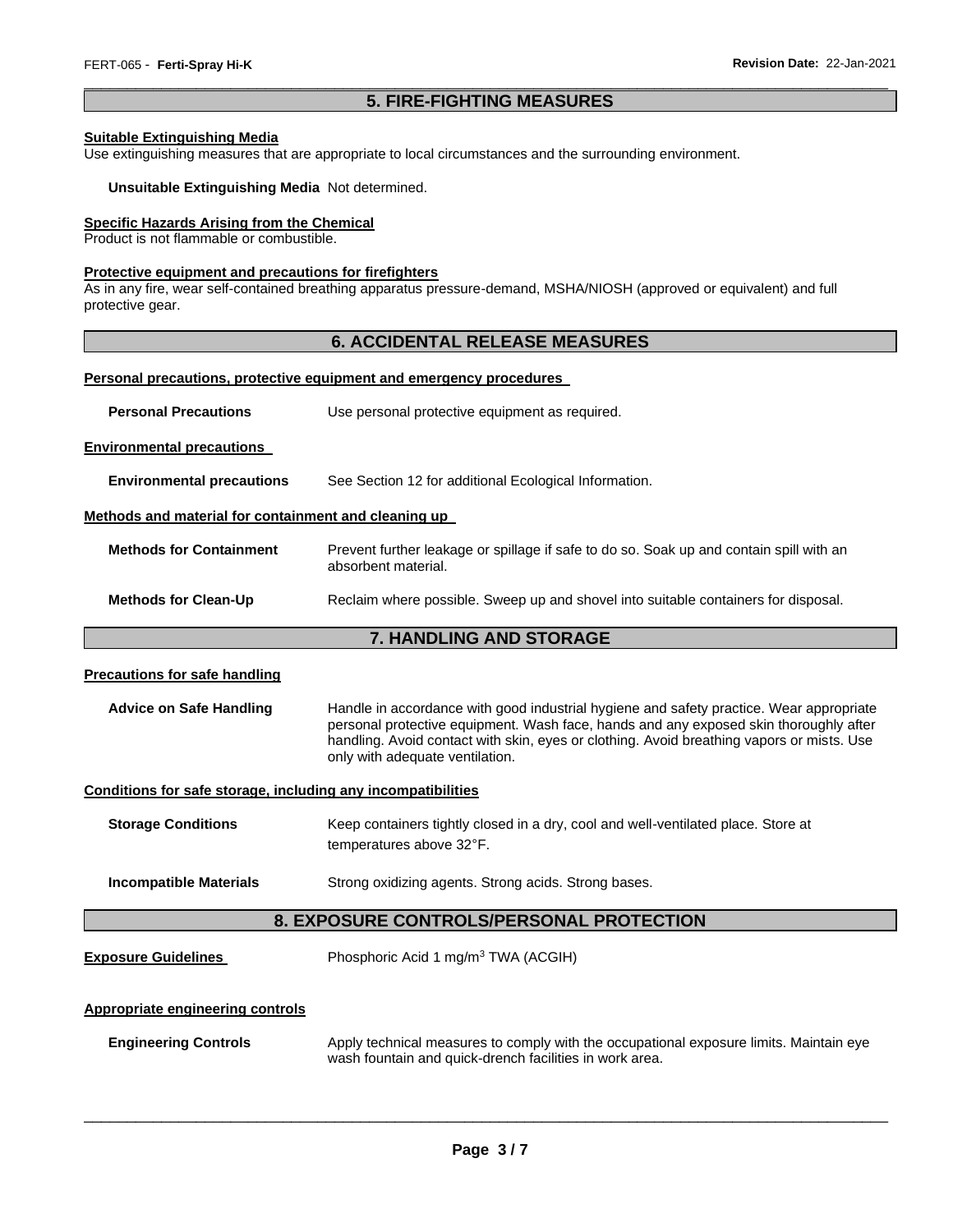#### \_\_\_\_\_\_\_\_\_\_\_\_\_\_\_\_\_\_\_\_\_\_\_\_\_\_\_\_\_\_\_\_\_\_\_\_\_\_\_\_\_\_\_\_\_\_\_\_\_\_\_\_\_\_\_\_\_\_\_\_\_\_\_\_\_\_\_\_\_\_\_\_\_\_\_\_\_\_\_\_\_\_\_\_\_\_\_\_\_\_\_\_\_ **Individual protection measures, such as personal protective equipment**

| <b>Eye/Face Protection</b>      | Wear eye/face protection. Refer to 29 CFR 1910.133 for eye and face protection<br>regulations.                                                                                                                                                                                                                                        |
|---------------------------------|---------------------------------------------------------------------------------------------------------------------------------------------------------------------------------------------------------------------------------------------------------------------------------------------------------------------------------------|
| <b>Skin and Body Protection</b> | Wear protective gloves and protective clothing. Reference Wiley's "Quick Selection Guide"<br>to Chemical Protective Clothing". Refer to 29 CFR 1910.138 for appropriate skin and body<br>protection.                                                                                                                                  |
| <b>Respiratory Protection</b>   | If necessary, wear a MSHA/NIOSH-approved respirator. Refer to 29 CFR 1910.134 for<br>respiratory protection requirements.                                                                                                                                                                                                             |
|                                 | <b>General Hygiene Considerations</b> Avoid contact with skin, eyes and clothing. After handling this product, wash hands before<br>eating, drinking, or smoking. If contact occurs, remove contaminated clothing. If needed,<br>take first aid action shown on section 4 of this SDS. Launder contaminated clothing before<br>reuse. |

# **9. PHYSICAL AND CHEMICAL PROPERTIES**

# **Information on basic physical and chemical properties**

| <b>Physical state</b>            | Liquid                       |                       |                |
|----------------------------------|------------------------------|-----------------------|----------------|
| Appearance                       | Tan liquid                   | Odor                  | Sweet          |
| Color                            | Tan                          | <b>Odor Threshold</b> | Not determined |
|                                  |                              |                       |                |
| <b>Property</b>                  | Values                       | Remarks • Method      |                |
| рH                               | 8.00-9.00                    |                       |                |
| Melting point / freezing point   | Not determined               |                       |                |
| Boiling point / boiling range    | 100 °C / 212 °F              |                       |                |
| <b>Flash point</b>               | None                         |                       |                |
| <b>Evaporation Rate</b>          | Not determined               |                       |                |
| <b>Flammability (Solid, Gas)</b> | Not determined               |                       |                |
| <b>Flammability Limit in Air</b> |                              |                       |                |
| Upper flammability or explosive  | Not determined               |                       |                |
| limits                           |                              |                       |                |
| Lower flammability or explosive  | Not determined               |                       |                |
| limits                           |                              |                       |                |
| <b>Vapor Pressure</b>            | Not determined               |                       |                |
| <b>Vapor Density</b>             | Not determined               |                       |                |
| <b>Relative Density</b>          | 1.632 $g/cm3$ (13.6 lbs/gal) |                       |                |
| <b>Water Solubility</b>          | Soluble in water             |                       |                |
| Solubility in other solvents     | Not determined               |                       |                |
| <b>Partition Coefficient</b>     | Not determined               |                       |                |
| <b>Autoignition temperature</b>  | Not determined               |                       |                |
| <b>Decomposition temperature</b> | Not determined               |                       |                |
| <b>Kinematic viscosity</b>       | Not determined               |                       |                |
| <b>Dynamic Viscosity</b>         | Not determined               |                       |                |
| <b>Explosive Properties</b>      | Not determined               |                       |                |
| <b>Oxidizing Properties</b>      | Not determined               |                       |                |

# **10. STABILITY AND REACTIVITY**

#### **Reactivity**

Not reactive under normal conditions.

#### **Chemical stability**

Stable under recommended storage conditions.

#### **Possibility of hazardous reactions**

None under normal processing.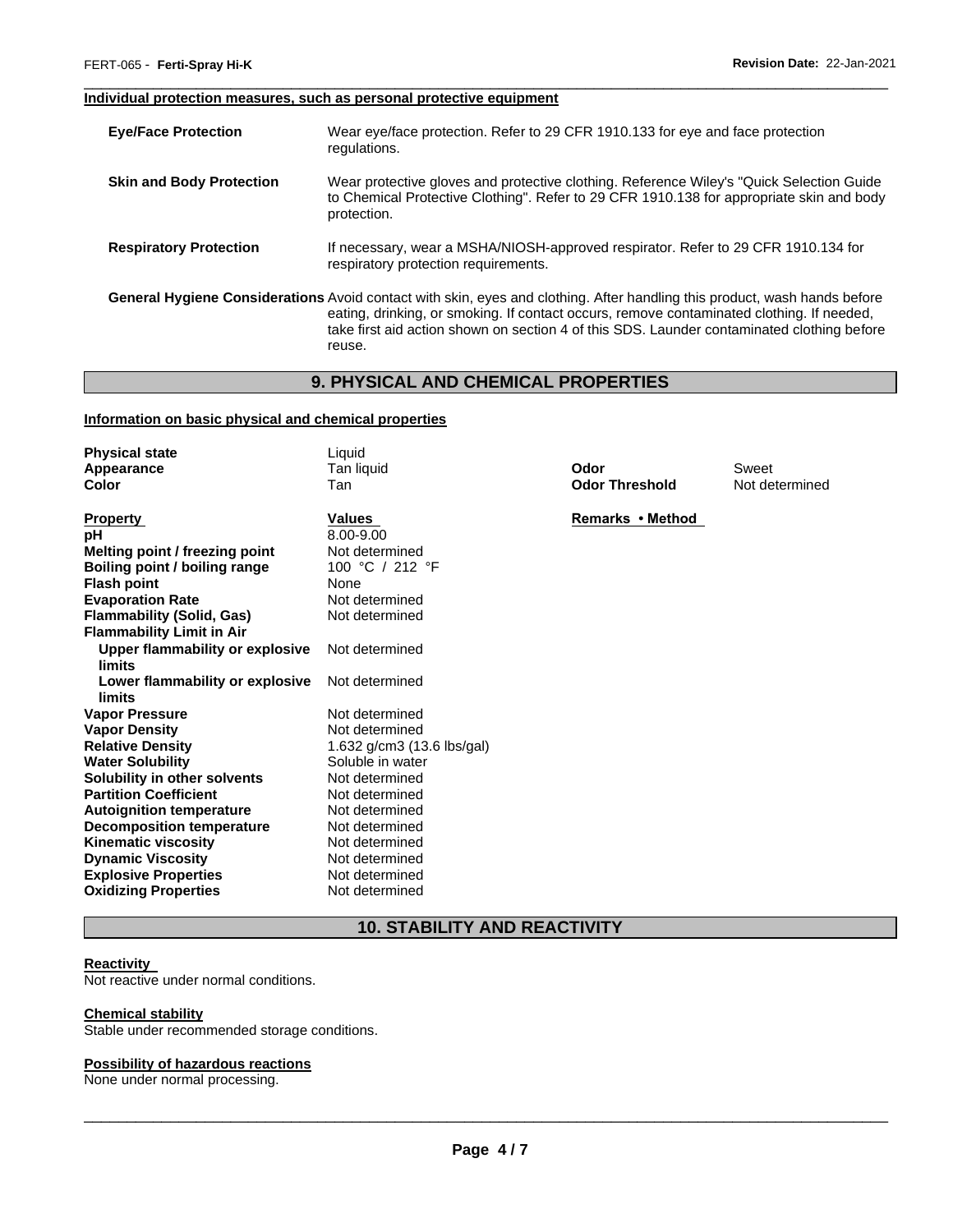# **Conditions to Avoid**

Keep out of reach of children.

# **Incompatible materials**

Strong oxidizing agents. Strong acids. Strong bases.

#### **Hazardous decomposition products**

None known based on information supplied.

# **11. TOXICOLOGICAL INFORMATION**

\_\_\_\_\_\_\_\_\_\_\_\_\_\_\_\_\_\_\_\_\_\_\_\_\_\_\_\_\_\_\_\_\_\_\_\_\_\_\_\_\_\_\_\_\_\_\_\_\_\_\_\_\_\_\_\_\_\_\_\_\_\_\_\_\_\_\_\_\_\_\_\_\_\_\_\_\_\_\_\_\_\_\_\_\_\_\_\_\_\_\_\_\_

#### **Information on likely routes of exposure**

| <b>Product Information</b> |                                                                                                                                  |
|----------------------------|----------------------------------------------------------------------------------------------------------------------------------|
| <b>Eye Contact</b>         | Causes serious eye irritation.                                                                                                   |
| <b>Skin Contact</b>        | Causes skin irritation. May be harmful in contact with skin.                                                                     |
| <b>Inhalation</b>          | May be harmful if inhaled.                                                                                                       |
| Ingestion                  | Irritating to mouth, throat and stomach. May cause nausea, vomiting, stomach ache, and<br>diarrhea. May be harmful if swallowed. |

# **Component Information**

| Not available                                                                |                                                                                                                                                                            |  |  |
|------------------------------------------------------------------------------|----------------------------------------------------------------------------------------------------------------------------------------------------------------------------|--|--|
| Symptoms related to the physical, chemical and toxicological characteristics |                                                                                                                                                                            |  |  |
| <b>Symptoms</b>                                                              | Please see section 4 of this SDS for symptoms.                                                                                                                             |  |  |
|                                                                              | Delayed and immediate effects as well as chronic effects from short and long-term exposure                                                                                 |  |  |
| Carcinogenicity                                                              | Based on the information provided, this product does not contain any carcinogens or<br>potential carcinogens as listed by OSHA, IARC or NTP.                               |  |  |
| <b>Numerical measures of toxicity</b>                                        |                                                                                                                                                                            |  |  |
| <b>Unknown Acute Toxicity</b>                                                | The following values are calculated based on chapter 3.1 of the GHS document .<br>Note: Acute Toxicity classifications / calculations are approximates, due to proprietary |  |  |

**Unknown Acute Toxicity** Note: Acute Toxicity classifications / calculations are approximates, due to proprietary ingredient percentages.

# **12. ECOLOGICAL INFORMATION**

# **Ecotoxicity**

An environmental hazard cannot be excluded in the event of unprofessional handling or disposal.

### **Component Information**

Not available

#### **Persistence/Degradability**

Not determined.

#### **Bioaccumulation**

There is no data for this product.

# **Mobility**

Not determined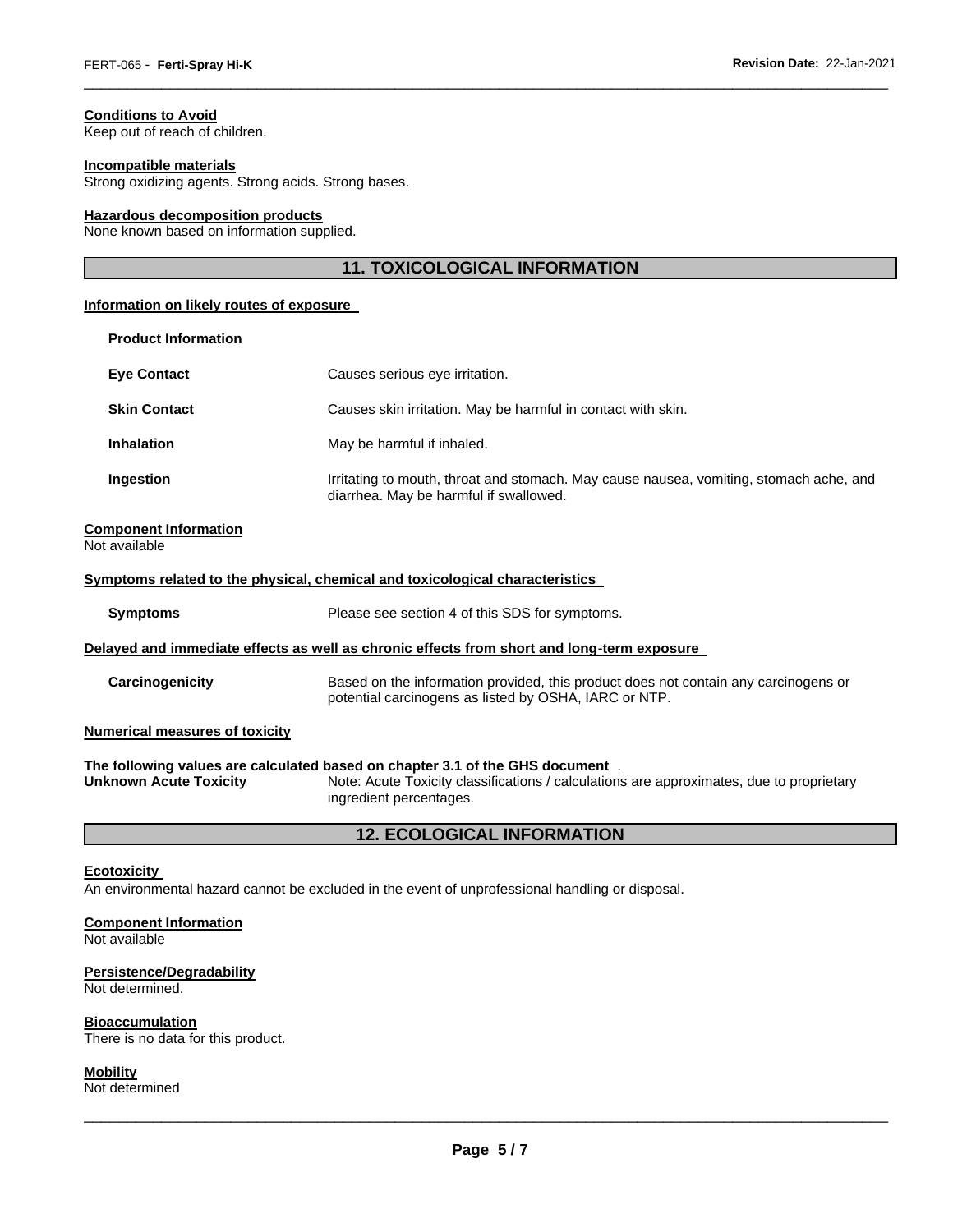# **Other Adverse Effects**

Not determined

# **13. DISPOSAL CONSIDERATIONS**

\_\_\_\_\_\_\_\_\_\_\_\_\_\_\_\_\_\_\_\_\_\_\_\_\_\_\_\_\_\_\_\_\_\_\_\_\_\_\_\_\_\_\_\_\_\_\_\_\_\_\_\_\_\_\_\_\_\_\_\_\_\_\_\_\_\_\_\_\_\_\_\_\_\_\_\_\_\_\_\_\_\_\_\_\_\_\_\_\_\_\_\_\_

#### **Waste Treatment Methods**

| <b>Disposal of Wastes</b>         | Disposal should be in accordance with applicable regional, national and local laws and<br>regulations.                         |  |  |
|-----------------------------------|--------------------------------------------------------------------------------------------------------------------------------|--|--|
| <b>Contaminated Packaging</b>     | Disposal should be in accordance with applicable regional, national and local laws and<br>regulations.                         |  |  |
| <b>14. TRANSPORT INFORMATION</b>  |                                                                                                                                |  |  |
| <b>Note</b>                       | Please see current shipping paper for most up to date shipping information, including<br>exemptions and special circumstances. |  |  |
| <b>DOT</b>                        | Not regulated                                                                                                                  |  |  |
| IATA                              | Not regulated                                                                                                                  |  |  |
| <b>IMDG</b>                       | Not regulated                                                                                                                  |  |  |
| <b>15. REGULATORY INFORMATION</b> |                                                                                                                                |  |  |

#### **International Inventories**

All ingredients are listed or exempt from listing on Chemical Substance Inventory

#### **US Federal Regulations**

#### **CERCLA**

This material, as supplied, does not contain any substances regulated as hazardous substances under the Comprehensive Environmental Response Compensation and Liability Act (CERCLA) (40 CFR 302) or the Superfund Amendments and Reauthorization Act (SARA) (40 CFR 355).

### **SARA 313**

Section 313 of Title III of the Superfund Amendments and Reauthorization Act of 1986 (SARA). This product does not contain any chemicals which are subject to the reporting requirements of the Act and Title 40 of the Code of Federal Regulations, Part 372

#### **CWA (Clean Water Act)**

This product does not contain any substances regulated as pollutants pursuant to the Clean Water Act (40 CFR 122.21 and 40 CFR 122.42)

#### **US State Regulations**

#### **California Proposition 65**

This product does not contain any Proposition 65 chemicals.

#### **U.S. State Right-to-Know Regulations**

Not determined